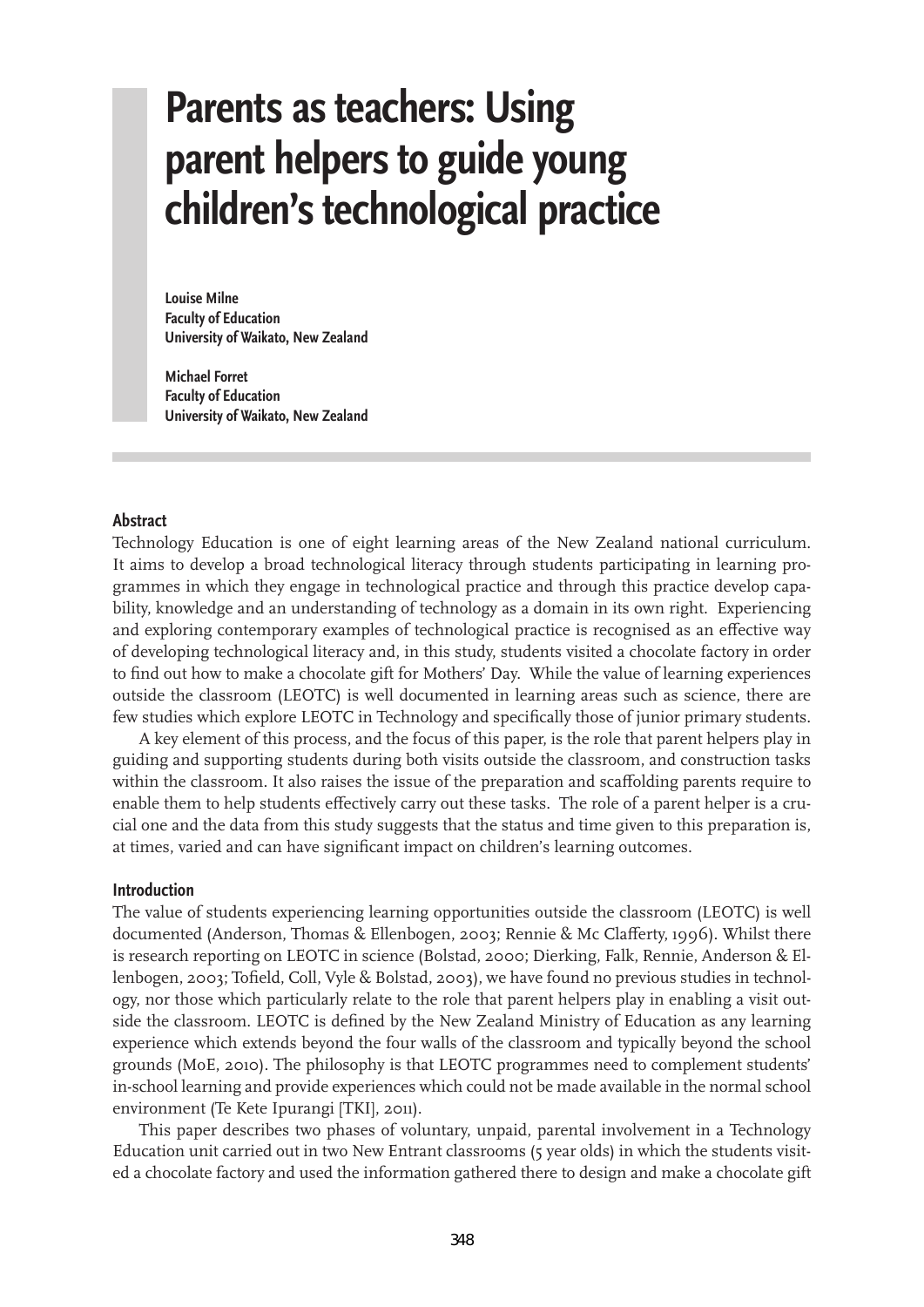for Mothers day. During the factory visit parents assisted the teacher by transporting the students to the site and also supervising small groups during the chocolate making demonstrations and whilst exploring a retail area. The following week, parents again assisted by helping the children make their chocolate gift for Mothers' Day. Both of these episodes were implemented differently, one being the sole responsibility of the researcher and the other organised by the participant teachers. The outcome of each of these episodes varied significantly and the possible reasons for this will be explored in this paper.

### **Background**

An element of the technology curriculum that is pivotal to students' technological practice is access to the practice of experts. The NZ technology curriculum describes students developing outcomes which are "informed, critical and creative" (Ministry of Education, [MoE] 2007. P32 ). Furthermore the learning associated with the technology education curriculum stresses the need for students to "examine the practice of others and undertake their own" (Ministry of Education, 2007, p32). There are a range of different strategies through which students can access knowledge of their intended product development but the literature review of this study suggests that a novel experience outside the classroom is likely to offer the greatest learning opportunities. The literature offers some useful considerations for the way we should prepare and plan for these types of experiences including consideration of the anticipated engagement of parent helpers.

## **Planning and Preparation**

Dierking, Falk, Rennie, Anderson and Ellenbogen, (2003) argue that learning is extensively influenced by prior knowledge and experience, interest and the motivation that students bring to the task. This suggests that thorough preparation of students for a visit - in the case of this study, the design task ahead - will effectively prepare them for the ensuing learning opportunities during their factory visit. The aim of this preparation is to ensure that teachers, students and parenthelpers all have a clear purpose for their visit and that parent-helpers have at least some understanding of the knowledge and skills necessary to achieve the goals of the teaching unit. Lambert and Balderstone (2000) and more recently Jarvis and Pell (2002) refer to the importance of teachers creating a 'need to know' amongst pupils – arming them with a genuine research purpose to their tasks during a site visit. Anderson (2003) supports this notion and believes that a student's motivation and agenda for visiting a site significantly impact on how, what and how much he/she learns. Armed with a clear purpose, Falk and Balling (1982) suggest that students are less likely to concentrate on non-relevant aspects of the surrounds, and instead focus on obtaining the answers to questions they require in order to complete their technology task.

Anderson (2003) has reported that visitors' memories of a world expo exhibition were significantly influenced by the socio-cultural identity of the sightseer at the time of the visit. Similarly, the socio-cultural identity of five-year old students attending an LEOTC visit would clearly influence what attracts their attention, what they notice as being important, and what they remember. In a paper exploring guided school tours at a museum, Cox-Peterson, Marsh, Kisiel & Melber (2003) reported that focusing questions and activities were seen to help students make connections between the formal (science) curriculum and the artefacts of the exhibition. This suggests that supervising parents can enhance student learning if they mediate and help connect students to aspects of their visit that, because of their age and socio-cultural background, may be ignored. This support of 'a more knowledgeable other' (Vygotsky, 1987) during the visit who is able to direct students' attention to the ingredients, equipment and the different shapes and structures to chose from when making chocolate, is invaluable, as this, along with hands-on experiences, has the potential to inform the students' future design decisions. Employing the help of parents to carry out this role, to interpret factory presentations and to model and encourage the use of language associated with the chocolate making process, will also enhance students' understanding of, and engagement in the visit.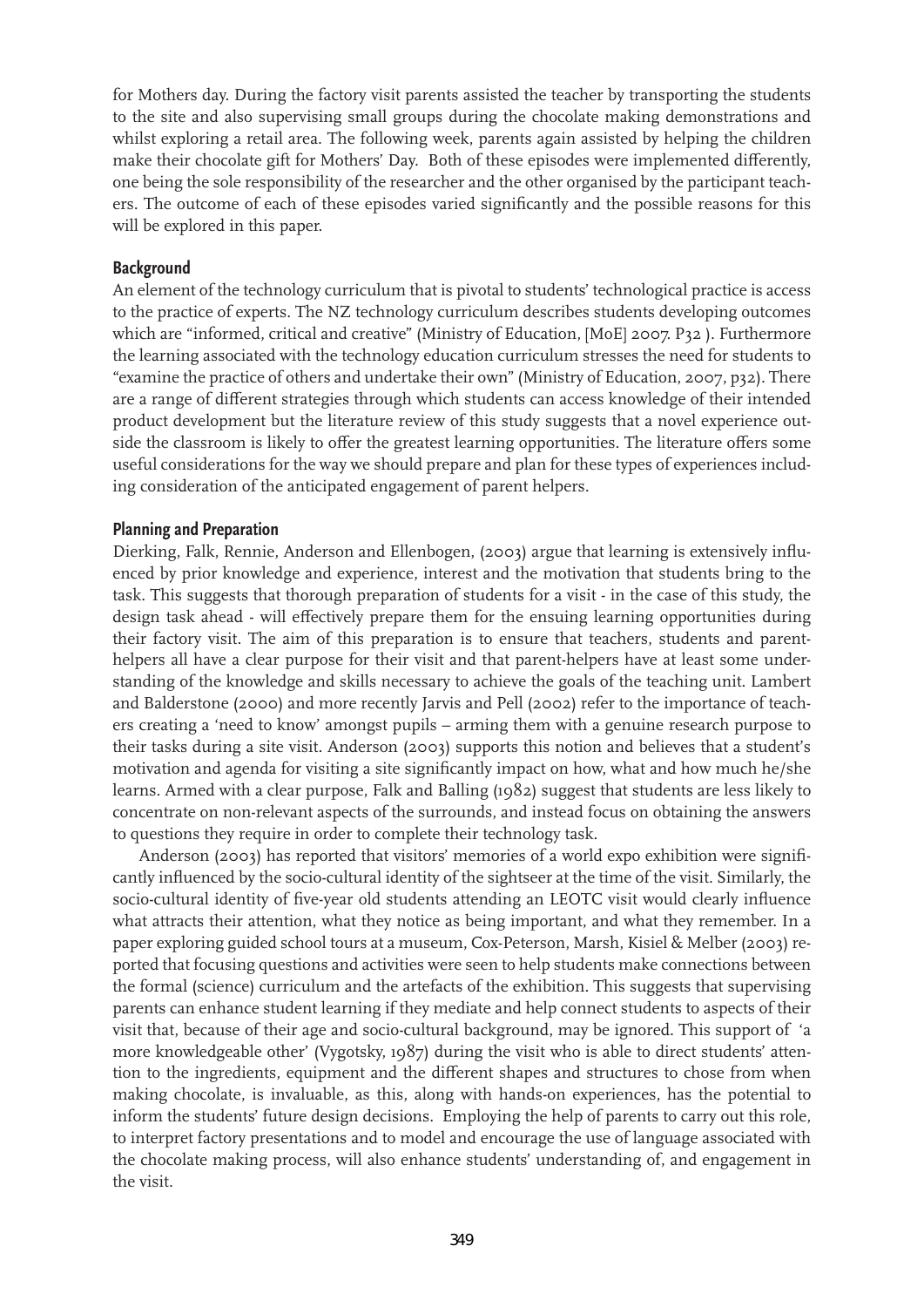There are inherent difficulties when planning to take five-year-old students out of the classroom on an LEOTC visit. A high priority we believe, is managing the children's physical needs in order to reduce any stress or anxiety that may be experienced by children being away from familiar surroundings. This may include their toilet requirements, refreshments and play opportunities. These types of problems may be alleviated by factoring in time for the children to use rest rooms at regular intervals, providing opportunities to have refreshments and anticipating problems which may emerge as a result of the children being confined in a non-school controlled space for a lengthy period. These ideas are summarised in the table below.

| <b>PHASES OF</b><br><b>THE VISIT</b> | <b>ROLE OF OTHERS - (Parent helpers)</b>                                                                                                                                                                                                                                                                                                                                                                               |
|--------------------------------------|------------------------------------------------------------------------------------------------------------------------------------------------------------------------------------------------------------------------------------------------------------------------------------------------------------------------------------------------------------------------------------------------------------------------|
| <b>BEFORE</b>                        | Understand both the purpose of the visit and the teaching goals<br>Understand that the tasks they have been asked to carry out are designed and<br>informed by previous research and the literature of LEOTC Ensure familiarity with the<br>schedule of the visit including time for refreshments, toilet<br>visits and when would be most appropriate to make purchases from the factory<br>retail outlet             |
| <b>DURING</b>                        | Supervise and work with a small group of students<br>Follow teacher guidelines, that is<br>talk to the children about learning goals<br>$\circ$<br>interpret presentations and products being viewed<br>O<br>present/reinforce correct names of items and processes as children view<br>$\bigcirc$<br>the products and demonstrations<br>Draw students' attention to the products and exhibits relevant to their study |
| <b>AFTFR</b>                         | Supervise chocolate making using students designs, planning frameworks and<br>questionnaire information                                                                                                                                                                                                                                                                                                                |

# **What we did**

The two phases of this study that required the support of parents were (i) during the factory visit and (ii) during the children's chocolate making sessions. The process of preparing parent helpers was a key element of the planning framework. Prior to the commencement of the technology unit, each child's parent or care giver received a letter inviting them to supervise a group of students during the factory visit, and an explanation of the research that was going to track students' progress. Five parents from one school and four from a second school participated in the visit, each person supervising between two and four students. In addition, ethical approval was sought from each child's caregiver which allowed students to participate in the research component of the visit; to have photographs taken, to provide examples of their work and to participate in a series of interviews. The students themselves were also carefully informed about the intention of the research, ensuring they understood that they were free withdraw at any stage if they chose.

On the morning of the visit, the parents who volunteered their help were invited to attend a meeting in which the researcher explained the goals of the visit and the role they were to carry out. They were provided with an information card which listed the learning intentions of the visit and a series of questions to ask the students as they moved through the retail shop, the chocolate-making demonstration and the lollipop-making demonstration. In this way it was hoped to establish clear links between the displays, the demonstrations and the intended outcome of the visit. The information card also listed the language associated with the chocolate making process that parents were encouraged to use during their conversations with the students. The parents were also asked to draw students' attention to items that highlighted aspects of technological practice such as the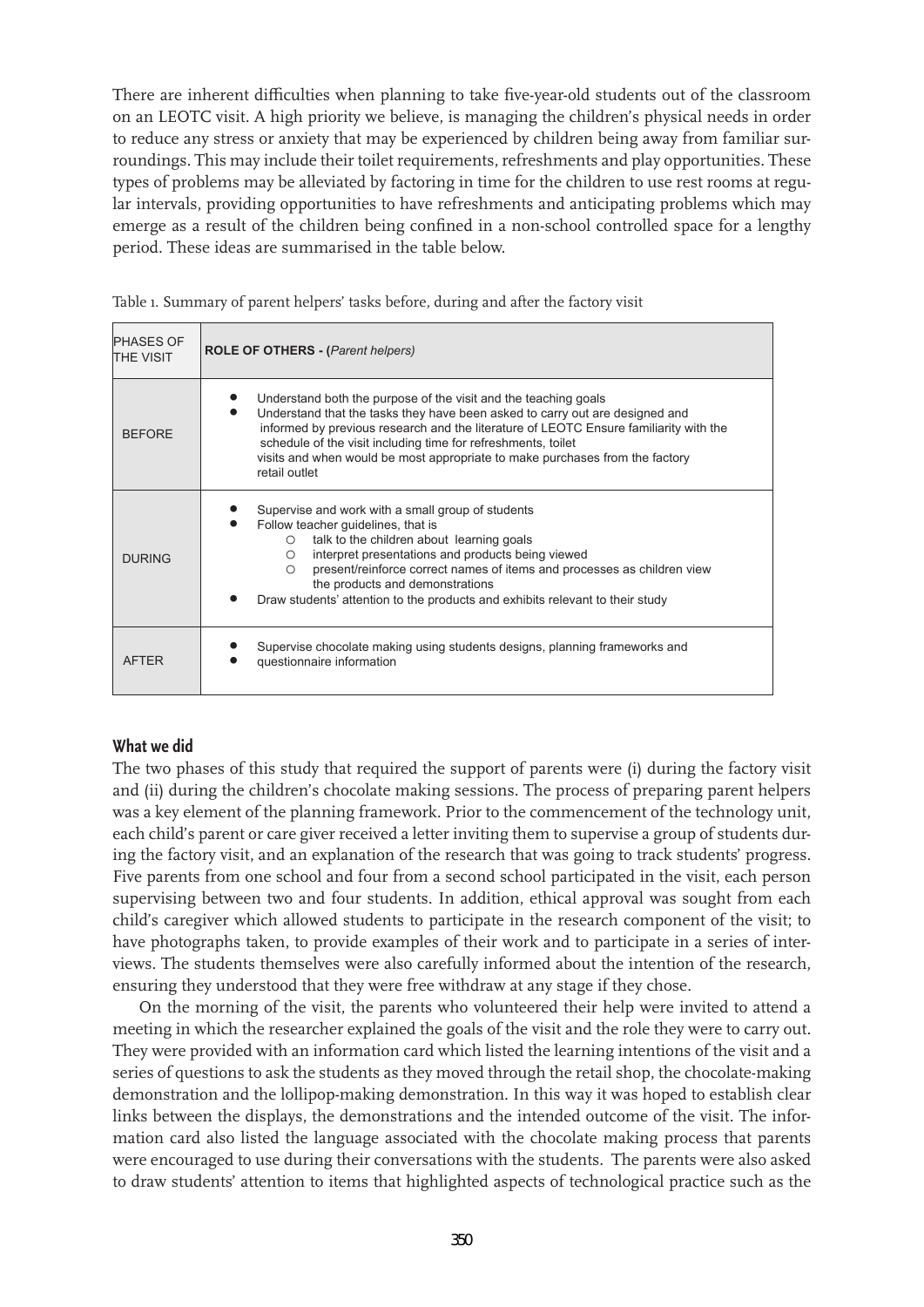chocolate moulds, colourings, flavourings and the colourful range of chocolates which were on display. Regularly drawing the students' attention to the purpose of the visit and the possible chocolate designs for their Mothers' day gift were also encouraged. It was anticipated by the researcher that if students participated in the visit with curiosity and desire for information, the degree to which they engaged with exhibits should be heightened (Sandifer, 2003).

To accommodate the physical needs of the students, a 'comfort' stop before and after the visit was timetabled. We anticipated that an interruption to the flow of the visit because of a need to backtrack to a restroom, would create a disturbance for groups following the children and could also result in important 'snippets' of information being missed. 'Hunger pangs' could offer another challenge that would distract students from the learning environment, particularly in this study where they were viewing displays in the chocolate factory shop. To avoid this, time for a sizeable morning tea beforehand was planned. Several studies have found "a positive relationship between increased physical activity and concentration" (Bailey, Armour, Kirk, Jess, Pickup & Sandford, 2009, p. 15), and so, after morning tea, the students were invited to play outside for a short time (Wineman, Piper & Maple, 1996).



Figure 1: Visit to the retail section of the factory Figure 2: Making a gift for Mothers' Day

# **Findings**

The data reported here consists of teacher interviews and document analysis of the students' drawings and stories about how to make chocolate. The teacher interviews were primarily a review of planning for the visit and the technology unit. Analysis of data suggests that the careful attention to detail in preparing the parent helpers was very successful. The two participating teachers, Rose and Hannah, both recognized the value of parents being fully informed about their role during the visit and understanding the learning goals and expected outcomes of the technology unit. Rose made the following observation:

*Yes, I think it was made quite clear that it wasn't just entertainment - we were going out there because we were going to do the process. The card you [ researcher] gave them made it quite clear what they needed to be pointing out, and actually when we walked through the shop part before we went in I thought they did a really good job - they were really talking to the kids.*

Responses from the children indicated that many of the goals of the visit had been achieved. In the document analysis of their post-visit drawings and stories about how to make chocolate, terms such as moulds, fillings, mixing machines and the cooling tunnel were frequently noted. The stories tended to be single sentences, but the drawings and sequence of drawings under which the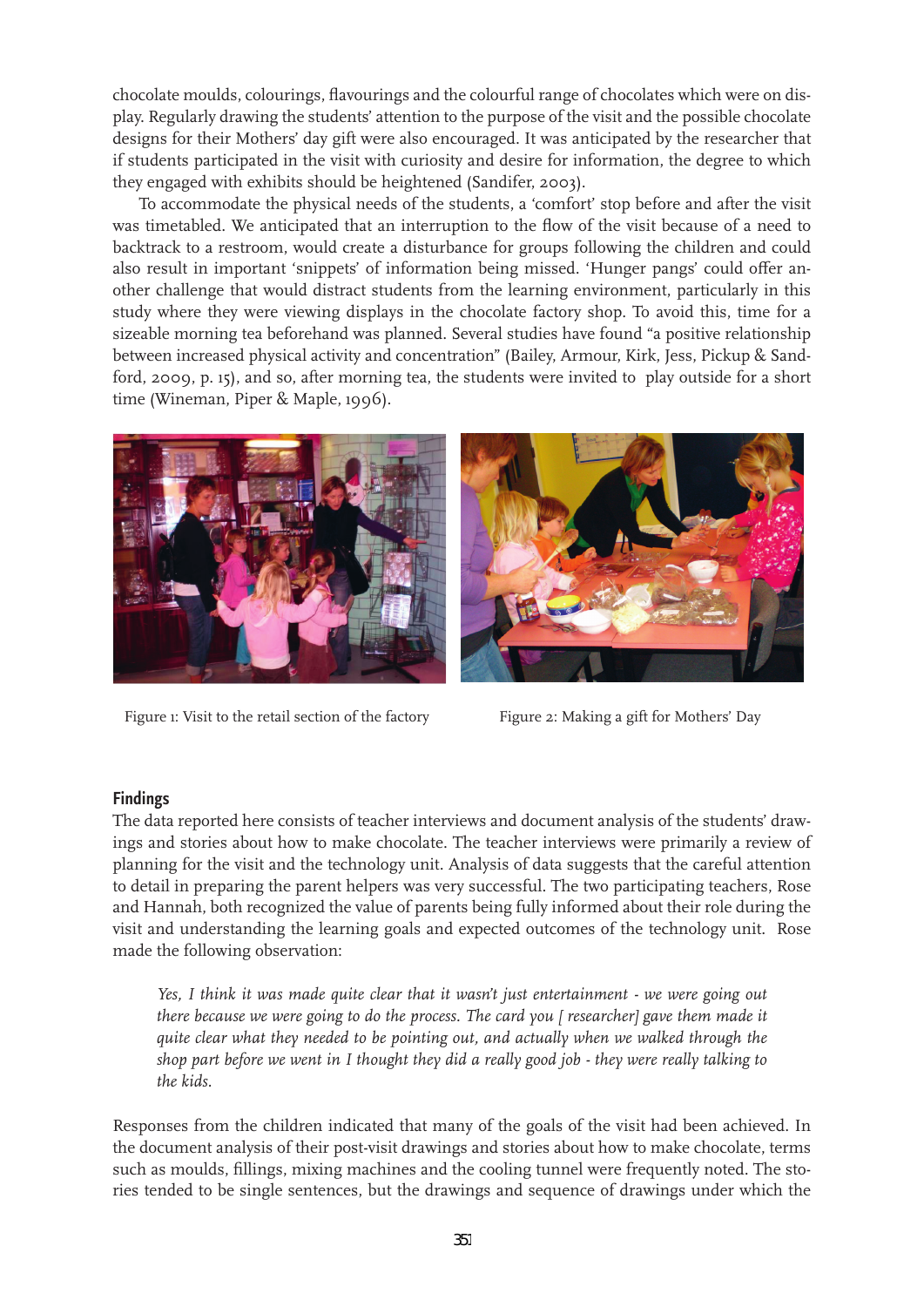teacher scribed their stories indicated a sound understanding of much of the new terminology. For example Roddie explains the chocolate making process described in his drawing:

*John and Lance (the factory presenters) are showing us the big block of chocolate. They are putting the big block of chocolate into the melting machine to make chocolate fish. The children are getting a spoon and pouring it into the moulds.*

Drawing on similar understandings, Jessica describes it in this way:

*We looked at the big block of chocolate. We put the melted chocolate into the fish moulds. The fish went into the cooling machine. It made the fish go hard.*

These descriptions compared favourably with the more simplistic descriptions and language of the stories pre-visit. Whilst several of the children knew to use a recipe book to help find out how to make a food product, they were unable to accurately describe elements of the process. Most children attempted to draw on their previous experience of baking and suggested a range of ingredients which mixed together would then be baked in the oven. For example Chrissie explains how she might make a chocolate gift for her mother:

*Put the brown stuff in a bowl. Melt it in the microwave. Put butter in. Put flour in then baking soda. Put it in the oven.*

On their return to school, the students' models and drawings of their intended gifts were liberally sprinkled with colours, imaginative shapes and sometimes fillings – all design ideas which they observed and discussed during their visit. Some children wanted to make snail shapes for their gift, and curiously, others thought worms would be popular. Many students created stars, fairies and butterfly shapes but no student in either of the groups selected the segmented bar or fish shapes which they would normally have been most familiar with. The focussed walk through the retail area of the factory with the parent helpers, seems to have impacted significantly on the students' designs.

The second phase of the unit which also required parent supervision took place during the construction of the students' chocolate gifts. The gifts were to be based on the clay models they had created the previous day. In addition, the students had taken home a simple questionnaire which included images representing three different flavours of chocolate and a space to include a filling. Alongside each of these were three emoticons to indicate whether 'Mum' loved, liked, or disliked each of the flavours. This information was to guide the students' chocolate making.

It was not anticipated that this phase of the technology unit was likely to attract a different group of parents – parents who had a general idea of what the children were creating but unaware of how the visit, the mother's questionnaire and the making of the chocolate gift were related. All parents had received the same correspondence but the second group did not meet before hand to confirm the expected outcomes of the session or to discuss how best to work with the children. Two of the three parents in the first school had attended the factory visit, so their management of the task was generally directed at creating the chocolate gift for Mothers' Day although attention to the questionnaire varied – some encouraged the children to check their questionnaire results and others didn't.

The four parents helping at the second school had not attended the factory visit. They had missed out on the more focused preparation of helpers prior to the visit and they seemed less aware of the teaching and learning goals and, in fact, altered the chocolate making task. Hannah reported that*:*

*I think a couple of mothers have said '"right you're making one for mum and you can make one for yourself".*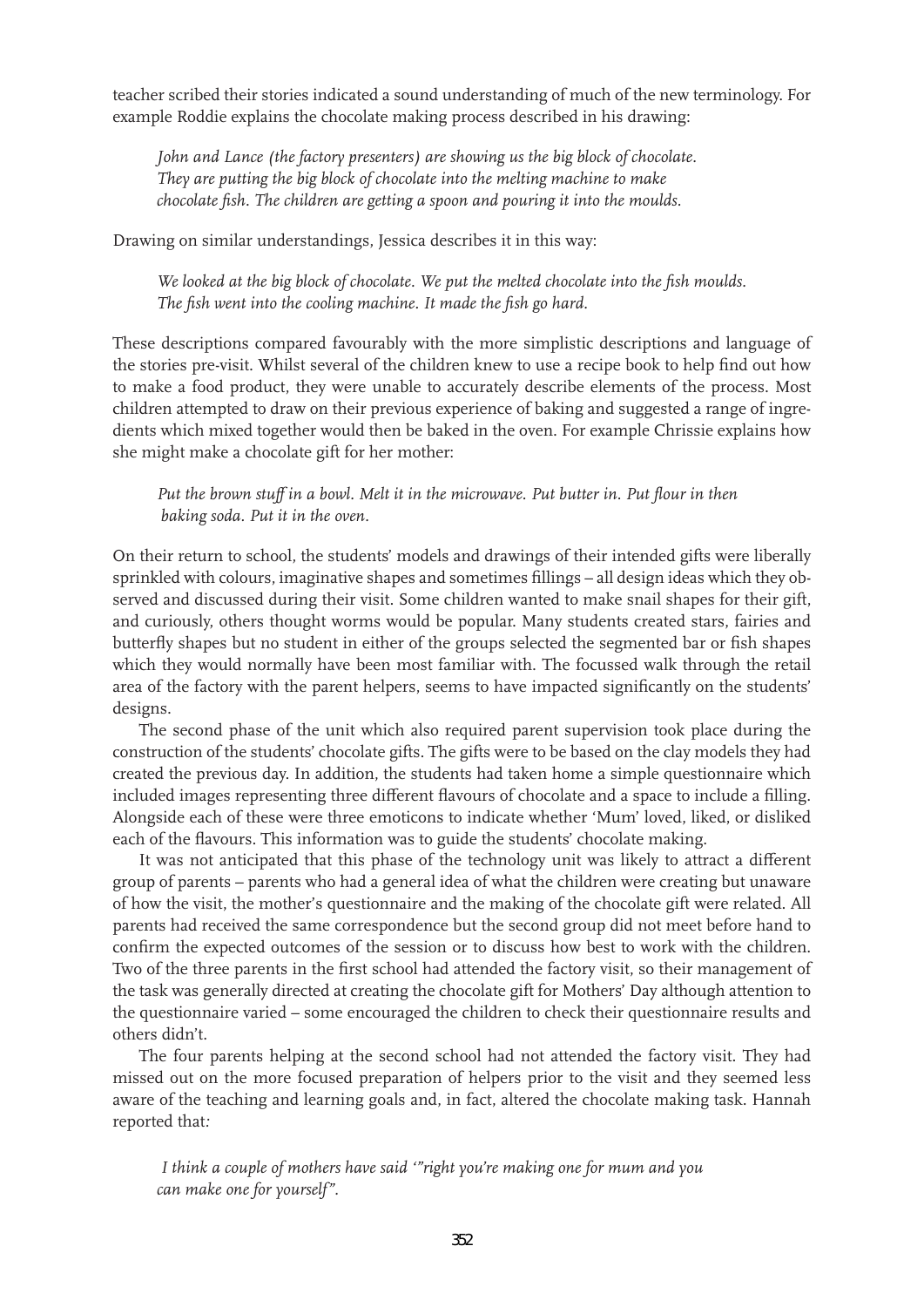The approach of the parent helpers significantly impacted on the task focus of most of the children. They appeared to disregard the questionnaire completed with their mothers and turn their focus to selecting flavours and fillings for themselves. One child ate his chocolates before going home, another ate his when he got home and another was unfortunately 'stolen' at 'After School Care'. Only some of the gifts from this group successfully made it home to 'Mum'. Interviews with these children afterwards indicated that they were not as clear about the purpose of the chocolate making.

Mike sums this up nicely with this response to my questions:

| Interviewer | Did you take yours (chocolate gift) home to Mum? |
|-------------|--------------------------------------------------|
| Mike        | No.                                              |
| Interviewer | Did you eat yours at school?                     |
| Mike.       | Yes. I had both. I eated both of them.           |
| Interviewer | Did you?                                         |
| Mike        | Yes cause I was tricking my Mum.                 |

# **Concluding remarks**

This study was an initial investigation into the influence parent helpers have on student learning during LEOTC and a technology unit. The findings indicate that a significant aspect of preparing for this type of learning experience is committing time to preparing and scaffolding parents so that they can not only effectively support the classroom teacher in managing the learning activities, but also enhance the learning opportunities of the students. These findings inform future planning in these areas, highlight the potentially crucial role of parent helpers, and indicate an area worthy of further research.